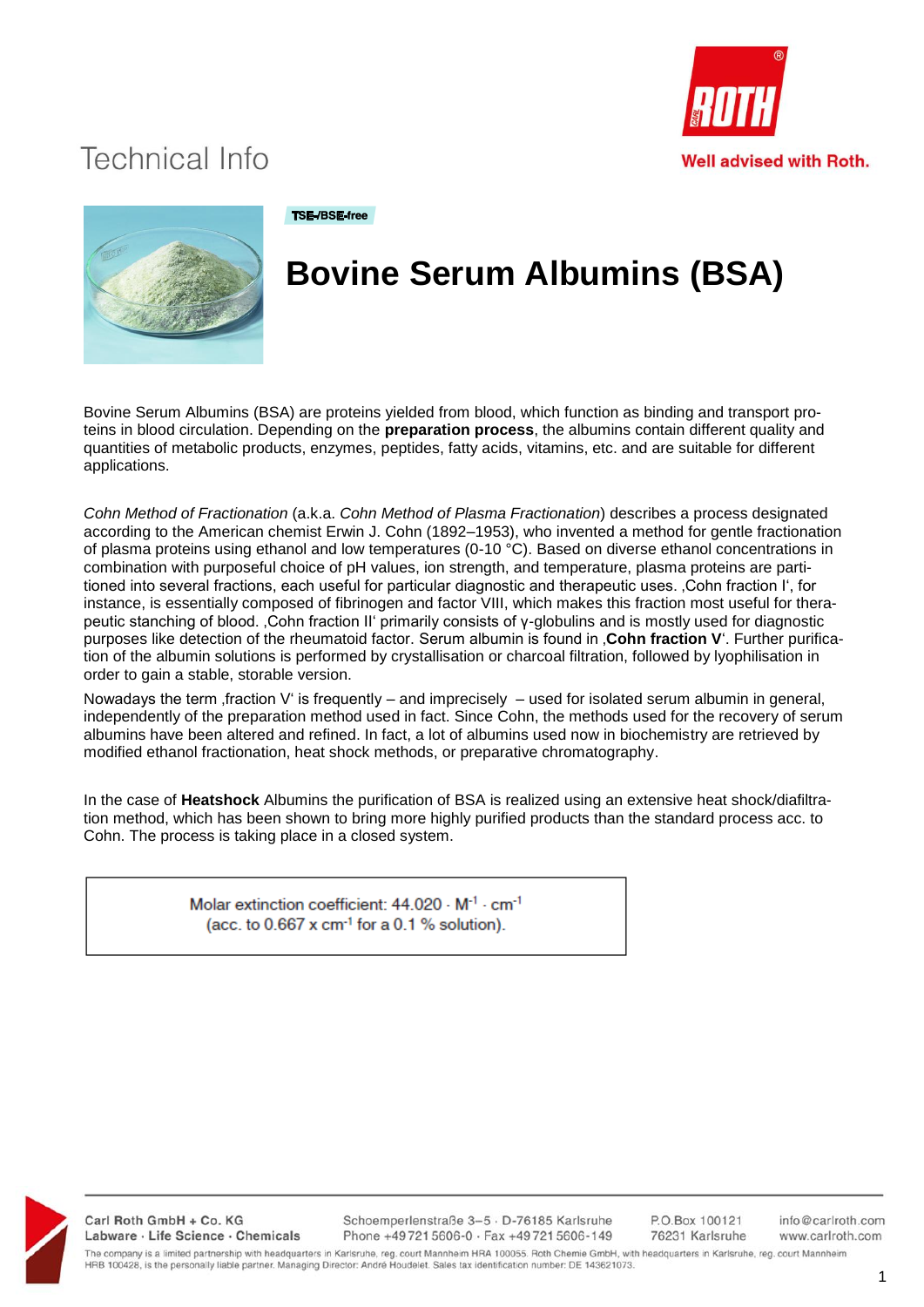

# **Albumins of EUROPEAN Origin**

### **ALBUMIN FRAKTION V, EUROPE (ORD. NO. 1ETA)**

Very suitable for all standard applications where a high quality albumin is to be used that does not meet any special requirements. Suitable for immunoassays, as blocking reagent, for stabilising enzymes and antibodies, for industrial applications on a large scale and much more.

BSA made of fresh bovine plasma by fractionation (Cohn method) and subsequent crystallisation from alcohol solution at a low temperature.

#### **ALBUMIN FRACTION V, PH 5.2, EUROPE (ORD. NO. 2834)**

Albumin Fraction V, pH 5.2 is basically suitable for all applications using albumin of Cohn-fraction V, e.g. for stabilisation of enzymes and antibodies, or as hapten carrier in immunoassays. The pH value of albumin pH 5.2 is close to its pI and the protein is only weakly charged. It is, therefore, particularly recommended for use in ELISA and Western blotting, since it may help in further reducing background signals. Manufactured from fresh beef plasma by fractionating in accordance with Cohn and subsequent crystallisation at low temperatures from the alcoholic solution.

#### **ALBUMIN FRACTION V, PROTEASE-FREE, EUROPE (ORD. NO. T844)**

Excellent in sensitive immunoassays, as a stabilising reagent for proteins, enzymes and antibodies and also suitable as a blocking reagent in hybridisation techniques. Tested for the absence of detectable protease activity.

BSA produced from fresh beef plasma by fractionating in acc. with Cohn and subsequent crystallisation at low temperatures from the alcoholic solution.

#### **ALBUMIN FRACTION V, FATTY-ACID-FREE, EUROPE (ORD. NO. 0052)**

Suitable for all immunoassays, for stabilising proteins, enzymes and antibodies and as a blocking-reagent during hybridisation. Tested for very low fatty acid concentration.

Manufactured from fresh beef plasma by fractionating in accordance with Cohn and subsequent crystallisation at low temperatures from the alcohol solution. Available in large bulk format on request.

# **Albumins of USA origin**

Albumins of 'US-origin' are particularly recommended if the use of albumin with certified US-origin is dictated by process regulations.

#### **ALBUMIN FRACTION V, US-ORIGIN (ORD. NO. 3854)**

Highly pure albumin of Cohn's Fraction, prepared from blood of cattle certified for US-origin. Albumin Fraction V, US-Origin may well be used for all standard assays where blocking with BSA is necessary, as well as for stabilisation of antibodies or enzymes. Many lots show exceedingly low content of protease and IgGs. Available in large bulk format on request. BSA made of fresh bovine plasma by fractionation (Cohn method) and subsequent crystallisation from alcohol solution at a low temperature.



Carl Roth GmbH + Co. KG Labware · Life Science · Chemicals Schoemperlenstraße 3-5 · D-76185 Karlsruhe Phone +49721 5606-0 · Fax +49721 5606-149 P.O.Box 100121 76231 Karlsruhe info@carlroth.com www.carlroth.com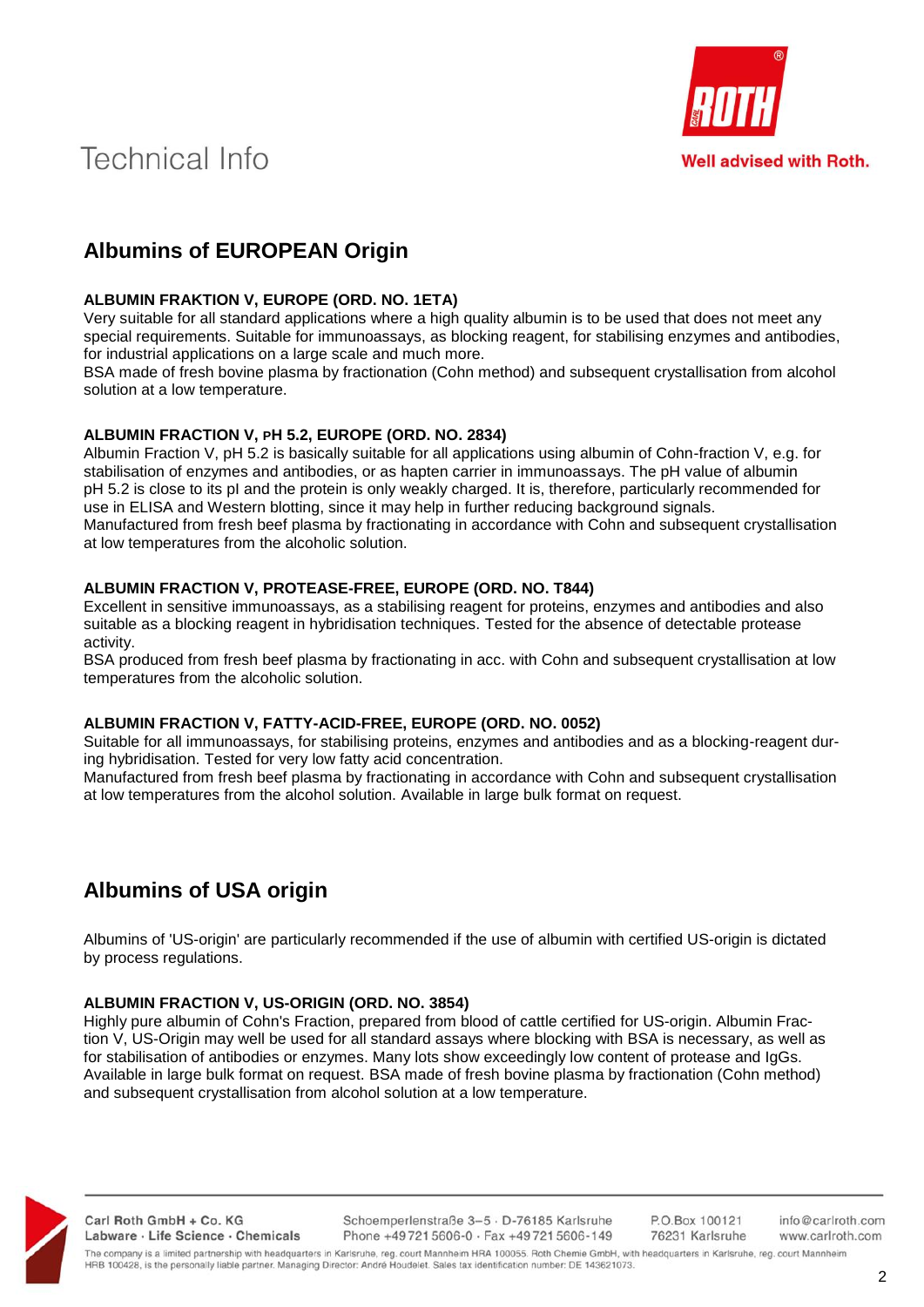### **ALBUMIN, PH 5.2, US-ORIGIN (ORD. NO. 1ET8)**

The Albumin, pH 5.2, US-Origin is very well suited for all applications where Albumin is used as a stabilising reagent, for blocking or as a carrier, e.g. for stabilisation of enzymes and antibodies, or as hapten carrier in immunoassays. The pH value of albumin pH 5.2 US-Origin is close to its pI and the protein is only weakly charged. It is, therefore, particularly recommended for use in ELISA and Western blotting, since it may help in further reducing background signals.

Available in large bulk format on request. For purification of this Albumin an extensive heat shock/diafiltration method is used, which has been shown to bring more highly purified products than the standard process acc. to Cohn. The process takes place in a closed system.

### **ALBUMIN, PROTEASE-FREE, US-ORIGIN (ORD. NO. 1ET5)**

High purity albumin with origin from the USA with very low protease content. Excellent in sensitive immuno assays, as a stabilising reagent for proteins, enzymes and antibodies and also suitable as a blocking reagent in hybridisation techniques. Tested for the absence of detectable protease activity.

For purification of this albumin an extensive heat shock/diafiltration method is used, which has been shown to bring more highly purified products than the standard process acc. to Cohn. The process takes place in a closed system.

#### **ALBUMIN, IGG-FREE, US-ORIGIN (ORD. NO. 1ET9)**

Albumin, highly purified and tested for the presence of immunoglobulins (IgGs). The Albumin, IgG-free, US-Origin is especially recommended to stabilise antibody solutions and as blocking reagent in all assays working with antibodies. Due to its particularly low protease content, it is also well suited for use in all other protein assays that could be interfered with by protease presence. Tested for the absence of detectable IgG. For purification of this Albumin an extensive heat shock/diafiltration method is used, which has been shown to bring more highly purified products than the standard process acc. to Cohn. The process takes place in a closed system.

#### **ALBUMIN, FATTY-ACID-FREE, US-ORIGIN (ORD. NO. 9638)**

Highly pure albumin, prepared from blood of cattle certified for US origin. Albumin, fatty acid-free, US-Origin, may well be used for blocking of all assays regarding membrane proteins, or other approaches aiming for fatty acid-associated proteins. It is also well suited for stabilisation of antibodies, enzymes or fatty acids. Albumin, fatty acid-free, US-Origin, shows exceedingly low content of endotoxins and IgGs, making it a useful reagent for cell biology also. Tested for very low fatty acid concentration.

Manufactured via an extensive heat shock/diafiltration method is used, which has been shown to bring more highly purified products than the standard process acc. to Cohn. The process takes place in a closed system. Available in large bulk format on request.

## **ALBUMIN, VERY LOW ENDOTOXIN, US-ORIGIN (ORD. NO. 1ET6)**

Albumin, very low endotoxin, US-Origin is particularly recommended for use during culturing of eukaryotic cells and in cell culture assays. This albumin of superior quality is thoroughly tested for its very low endotoxin content, therefore providing trouble-free cell culture assays and reliable results even when handling primary cells or stem cells. Bovine serum albumin is basically suitable for stabilisation of all enzymes and antibodies, as well as for blocking of hybridisations and immunoassays. Tested for very low endotoxin content. For purification of this Albumin an extensive heat shock/diafiltration method is used, which has been shown to bring more highly purified products than the standard process acc. to Cohn. The process takes place in a



Carl Roth GmbH + Co. KG Labware · Life Science · Chemicals

closed system.

Schoemperlenstraße 3-5 · D-76185 Karlsruhe Phone +497215606-0 · Fax +497215606-149

P.O.Box 100121 76231 Karlsruhe

info@carlroth.com www.carlroth.com

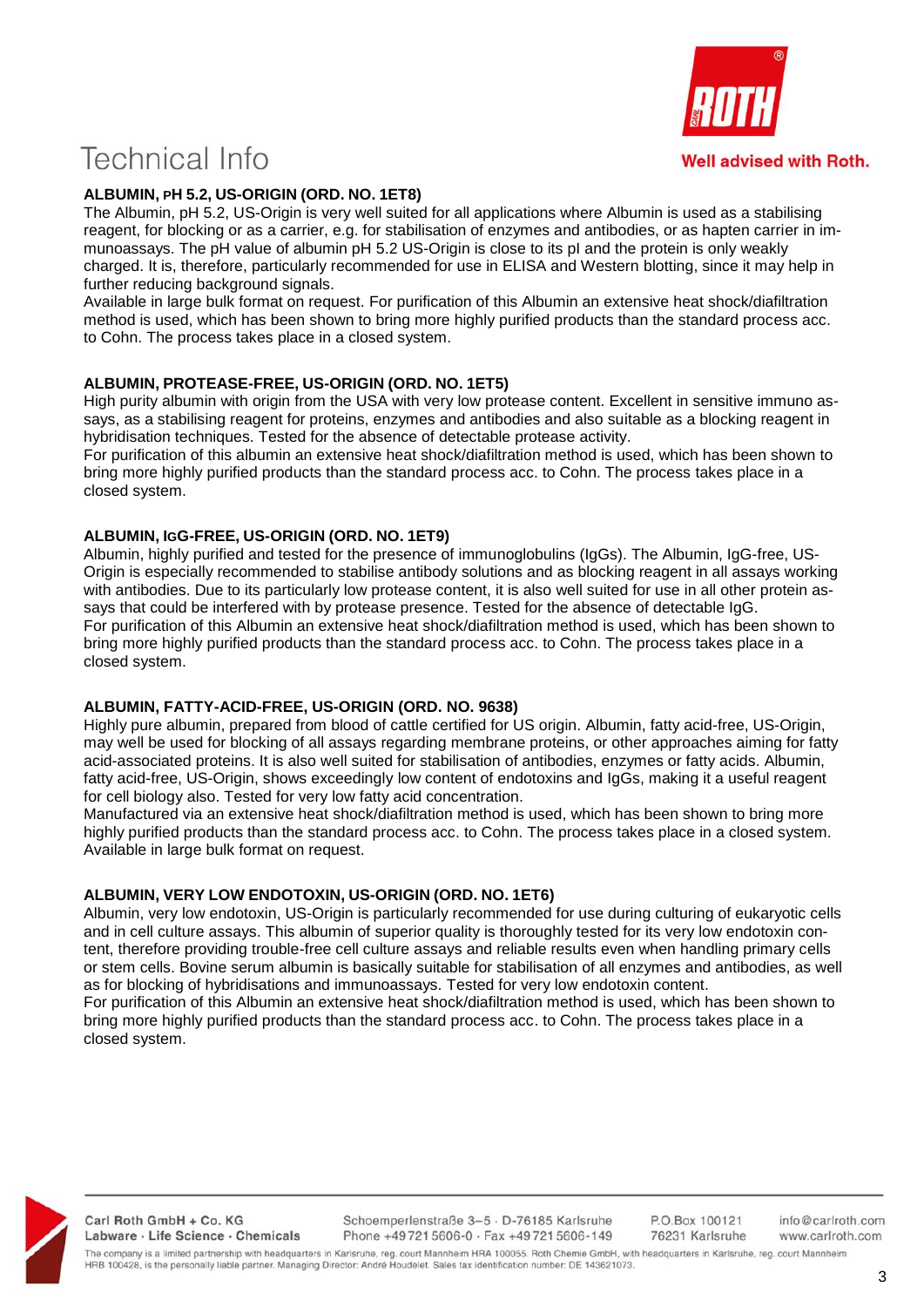

# **Albumins of New Zealand/Australian Origin**

Albumins of 'NZ-origin' are particularly recommended if the use of albumin with certified New Zealand or Australian origin is dictated by process regulations.

### **ALBUMIN FRACTION V, NZ-ORIGIN (ORD. NO. 8076)**

Very suitable for all standard applications where a high quality albumin is to be used that does not meet any special requirements. Suitable for immunoassays, as blocking reagent, for stabilising enzymes and antibodies, for industrial applications on a large scale and much more. Available in large bulk format on request. BSA made of fresh bovine plasma by fractionation (Cohn method) and subsequent crystallisation from alcohol solution at a low temperature.

### **ALBUMIN, SULFHYDRYL BLOCKED, NZ-ORIGIN (ORD. NO. 1ET3)**

High quality albumin originating from Australia or New Zealand. By blocking the thiol groups, the polymerisation of the albumin molecules is very efficiently prevented, which can occur during the storage of powder and solution and change the properties of the albumin. The albumin remains stable over time as a monomer and can, therefore, be used very well for reproducible laboratory assays. Due to its low IgG and protease content, the albumin is excellent for all immunoassays such as WESTERN or ELISA and as a stabilising reagent for proteins, antibodies etc. Furthermore, the Albumin, sulfhydryl-blocked, NZ-origin is recommended for all thiol or sulfur sensitive assays. Tested for the absence of detectable free sulfhydryl groups.

For purification of this Albumin an extensive heat shock/diafiltration method is used, which has been shown to bring more highly purified products than the standard process acc. to Cohn. The process takes place in a closed system.

#### **ALBUMIN FRACTION V, BIOTIN-FREE, NZ-ORIGIN (ORD. NO. 0163)**

Tried and tested albumin preparation with origin from Australia or New Zealand, suitable for all immunoassays, for stabilising proteins, enzymes and antibodies and as a blocking-reagent in hybridisation. Tested for its absence of biotin.

Manufactured from fresh beef plasma by fractionating in accordance with Cohn and subsequent crystallisation at low temperatures from the alcohol solution.

## **ALBUMIN, PROTEASE-FREE, NZ-ORIGIN (ORD. NO. 1ET7)**

High purity albumin with origin from Australia or New Zealand with very low protease content. Excellent in sensitive immunoassays, as a stabilising reagent for proteins, enzymes and antibodies and also suitable as a blocking reagent in hybridisation techniques. Tested for the absence of detectable protease activity. For purification of this Albumin an extensive heat shock/diafiltration method is used, which has been shown to bring more highly purified products than the standard process acc. to Cohn. The process takes place in a closed system.

### **ALBUMIN, IGG-FREE, NZ-ORIGIN (ORD. NO. 3737)**

Albumin, highly purified and tested for presence of immunoglobulins (IgGs), proteases, RNase, and DNase. Albumin, IgG-free is particularly recommended for use as stabilising reagent in antibody solutions, and as blocking reagent in all assays using detection systems via antibodies. Also very well suited for stabilising of hot-start-PCRs mediated by antibodies, or as blocking reagent in antibody detected hybridisations. Tested for the absence of detectable IgG.

For purification of Albumin, IgG-free, an extensive heat shock/diafiltration method is used, which has been shown to bring more highly purified products than the standard process acc. to Cohn. The process takes place in a closed system.



Carl Roth GmbH + Co. KG Labware · Life Science · Chemicals Schoemperlenstraße 3-5 · D-76185 Karlsruhe Phone +497215606-0 · Fax +497215606-149 P.O.Box 100121 76231 Karlsruhe

info@carlroth.com www.carlroth.com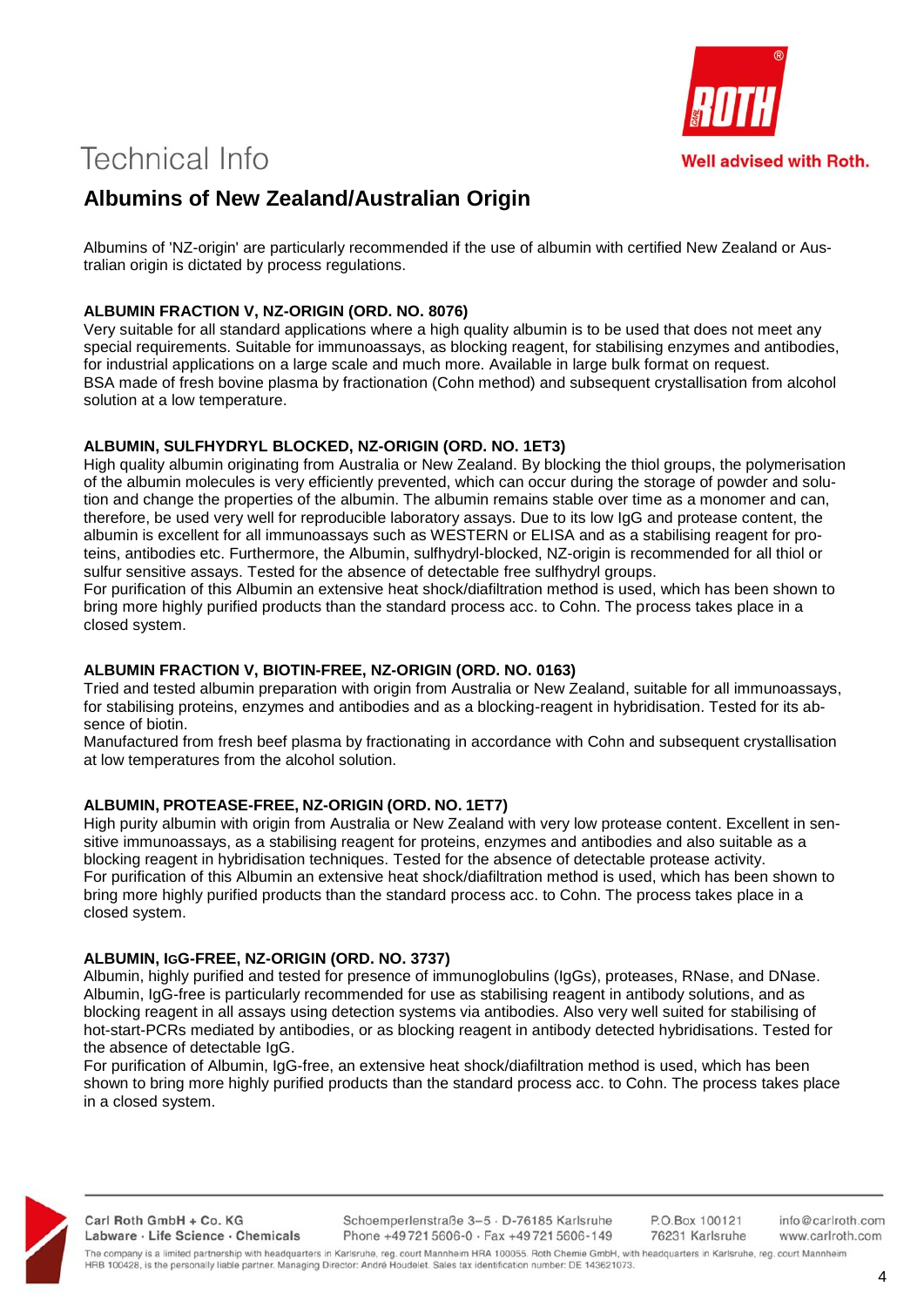

## **ALBUMIN, FATTY ACID-FREE, NZ-ORIGIN (ORD. NO. 1ETC)**

Highly pure albumin, prepared from blood of cattle certified for origin from Australia or New Zealand. Albumin, fatty acid-free, NZ-Origin, may well be used for blocking of all assays regarding membrane proteins, or other approaches aiming for fatty acid-associated proteins. It is also well suited for stabilisation of antibodies, enzymes or fatty acids. Albumin, fatty acid-free, NZ-Origin, shows exceedingly low content of endotoxins and IgGs, making it a useful reagent for cell biology also. Tested for very low fatty acid concentration. For purification of this Albumin an extensive heat shock/diafiltration method is used, which has been shown to bring more highly purified products than the standard process acc. to Cohn. The process is taking place in a closed system. Available in large bulk format on request.

## **ALBUMIN, VERY LOW ENDOTOXIN, NZ-ORIGIN (ORD. NO. 1ET4)**

Albumin, very low endotoxin, NZ-Origin is particularly recommended for use during culturing of eukaryotic cells and in cell culture assays. This albumin of superior quality is thoroughly tested for its very low endotoxin content, therefore providing trouble-free cell culture assays and reliable results even when handling primary cells or stem cells. Bovine serum albumin is basically suitable for stabilisation of all enzymes and antibodies, as well as for blocking of hybridisations and immunoassays. Tested for very low endotoxin content. For purification of this Albumin an extensive heat shock/diafiltration method is used, which has been shown to bring more highly purified products than the standard process acc. to Cohn. The process takes place in a closed system.



Carl Roth GmbH + Co. KG Labware · Life Science · Chemicals Schoemperlenstraße 3-5 · D-76185 Karlsruhe Phone +497215606-0 · Fax +497215606-149 info@carlroth.com www.carlroth.com